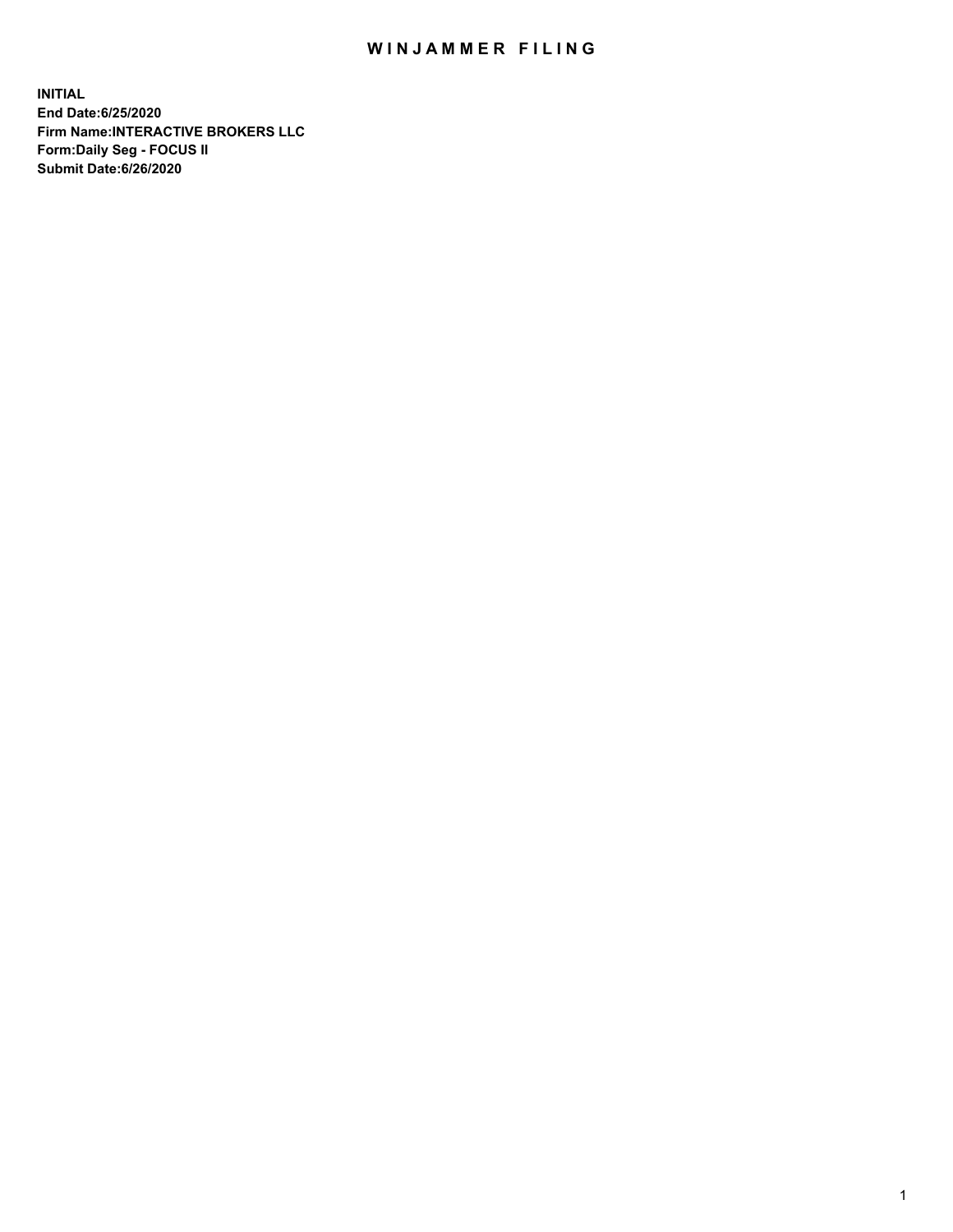**INITIAL End Date:6/25/2020 Firm Name:INTERACTIVE BROKERS LLC Form:Daily Seg - FOCUS II Submit Date:6/26/2020 Daily Segregation - Cover Page**

| Name of Company                                                                                                                                                                                                                                                                                                                | <b>INTERACTIVE BROKERS LLC</b>                                                   |
|--------------------------------------------------------------------------------------------------------------------------------------------------------------------------------------------------------------------------------------------------------------------------------------------------------------------------------|----------------------------------------------------------------------------------|
| <b>Contact Name</b>                                                                                                                                                                                                                                                                                                            | James Menicucci                                                                  |
| <b>Contact Phone Number</b>                                                                                                                                                                                                                                                                                                    | 203-618-8085                                                                     |
| <b>Contact Email Address</b>                                                                                                                                                                                                                                                                                                   | jmenicucci@interactivebrokers.c<br>om                                            |
| FCM's Customer Segregated Funds Residual Interest Target (choose one):<br>a. Minimum dollar amount: ; or<br>b. Minimum percentage of customer segregated funds required:% ; or<br>c. Dollar amount range between: and; or<br>d. Percentage range of customer segregated funds required between:% and%.                         | <u>0</u><br>$\overline{\mathbf{0}}$<br>155,000,000 245,000,000<br>0 <sub>0</sub> |
| FCM's Customer Secured Amount Funds Residual Interest Target (choose one):<br>a. Minimum dollar amount: ; or<br>b. Minimum percentage of customer secured funds required:% ; or<br>c. Dollar amount range between: and; or<br>d. Percentage range of customer secured funds required between:% and%.                           | <u>0</u><br>$\overline{\mathbf{0}}$<br>80,000,000 120,000,000<br>0 <sub>0</sub>  |
| FCM's Cleared Swaps Customer Collateral Residual Interest Target (choose one):<br>a. Minimum dollar amount: ; or<br>b. Minimum percentage of cleared swaps customer collateral required:% ; or<br>c. Dollar amount range between: and; or<br>d. Percentage range of cleared swaps customer collateral required between:% and%. | <u>0</u><br>$\underline{\mathbf{0}}$<br>0 <sub>0</sub><br>0 <sub>0</sub>         |

Attach supporting documents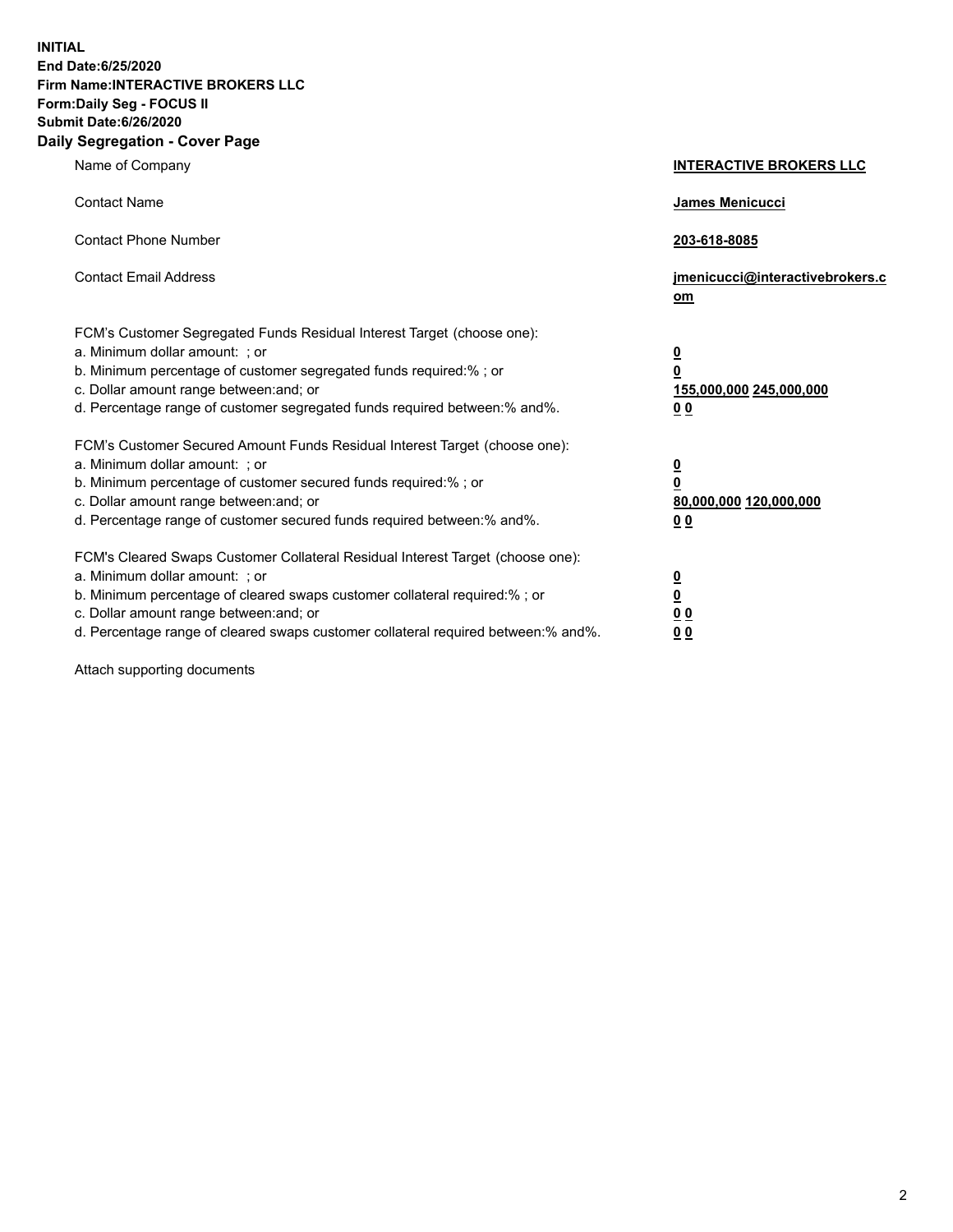**INITIAL End Date:6/25/2020 Firm Name:INTERACTIVE BROKERS LLC Form:Daily Seg - FOCUS II Submit Date:6/26/2020 Daily Segregation - Secured Amounts**

|     | Daily Segregation - Secureu Amounts                                                         |                               |
|-----|---------------------------------------------------------------------------------------------|-------------------------------|
|     | Foreign Futures and Foreign Options Secured Amounts                                         |                               |
|     | Amount required to be set aside pursuant to law, rule or regulation of a foreign            | $0$ [7305]                    |
|     | government or a rule of a self-regulatory organization authorized thereunder                |                               |
| 1.  | Net ledger balance - Foreign Futures and Foreign Option Trading - All Customers             |                               |
|     | A. Cash                                                                                     | 580,093,342 [7315]            |
|     | B. Securities (at market)                                                                   | $0$ [7317]                    |
| 2.  | Net unrealized profit (loss) in open futures contracts traded on a foreign board of trade   | 493,389 [7325]                |
| 3.  | Exchange traded options                                                                     |                               |
|     | a. Market value of open option contracts purchased on a foreign board of trade              | 3,960,520 [7335]              |
|     | b. Market value of open contracts granted (sold) on a foreign board of trade                | -2,084,129 [7337]             |
| 4.  | Net equity (deficit) (add lines 1. 2. and 3.)                                               | 582,463,122 [7345]            |
| 5.  | Account liquidating to a deficit and account with a debit balances - gross amount           | 24,419 [7351]                 |
|     | Less: amount offset by customer owned securities                                            | 0 [7352] 24,419 [7354]        |
| 6.  | Amount required to be set aside as the secured amount - Net Liquidating Equity              | 582,487,541 [7355]            |
|     | Method (add lines 4 and 5)                                                                  |                               |
| 7.  | Greater of amount required to be set aside pursuant to foreign jurisdiction (above) or line | 582,487,541 [7360]            |
|     | 6.                                                                                          |                               |
|     | FUNDS DEPOSITED IN SEPARATE REGULATION 30.7 ACCOUNTS                                        |                               |
| 1.  | Cash in banks                                                                               |                               |
|     | A. Banks located in the United States                                                       | 106,849,499 [7500]            |
|     | B. Other banks qualified under Regulation 30.7                                              | 0 [7520] 106,849,499 [7530]   |
| 2.  | <b>Securities</b>                                                                           |                               |
|     | A. In safekeeping with banks located in the United States                                   | 479,879,000 [7540]            |
|     | B. In safekeeping with other banks qualified under Regulation 30.7                          | 0 [7560] 479,879,000 [7570]   |
| 3.  | Equities with registered futures commission merchants                                       |                               |
|     | A. Cash                                                                                     | $0$ [7580]                    |
|     | <b>B.</b> Securities                                                                        | $0$ [7590]                    |
|     | C. Unrealized gain (loss) on open futures contracts                                         | $0$ [7600]                    |
|     | D. Value of long option contracts                                                           | $0$ [7610]                    |
|     | E. Value of short option contracts                                                          | 0 [7615] 0 [7620]             |
| 4.  | Amounts held by clearing organizations of foreign boards of trade                           |                               |
|     | A. Cash                                                                                     | $0$ [7640]                    |
|     | <b>B.</b> Securities                                                                        | $0$ [7650]                    |
|     | C. Amount due to (from) clearing organization - daily variation                             | $0$ [7660]                    |
|     | D. Value of long option contracts                                                           | $0$ [7670]                    |
|     | E. Value of short option contracts                                                          | 0 [7675] 0 [7680]             |
| 5.  | Amounts held by members of foreign boards of trade                                          |                               |
|     | A. Cash                                                                                     | 119,987,651 [7700]            |
|     | <b>B.</b> Securities                                                                        | $0$ [7710]                    |
|     | C. Unrealized gain (loss) on open futures contracts                                         | 1,904,114 [7720]              |
|     | D. Value of long option contracts                                                           | 3,960,520 [7730]              |
|     | E. Value of short option contracts                                                          | -2,084,129 [7735] 123,768,156 |
|     |                                                                                             | $[7740]$                      |
| 6.  | Amounts with other depositories designated by a foreign board of trade                      | $0$ [7760]                    |
| 7.  | Segregated funds on hand                                                                    | $0$ [7765]                    |
| 8.  | Total funds in separate section 30.7 accounts                                               | 710,496,655 [7770]            |
| 9.  | Excess (deficiency) Set Aside for Secured Amount (subtract line 7 Secured Statement         | 128,009,114 [7380]            |
|     | Page 1 from Line 8)                                                                         |                               |
| 10. | Management Target Amount for Excess funds in separate section 30.7 accounts                 | 80,000,000 [7780]             |
| 11. | Excess (deficiency) funds in separate 30.7 accounts over (under) Management Target          | 48,009,114 [7785]             |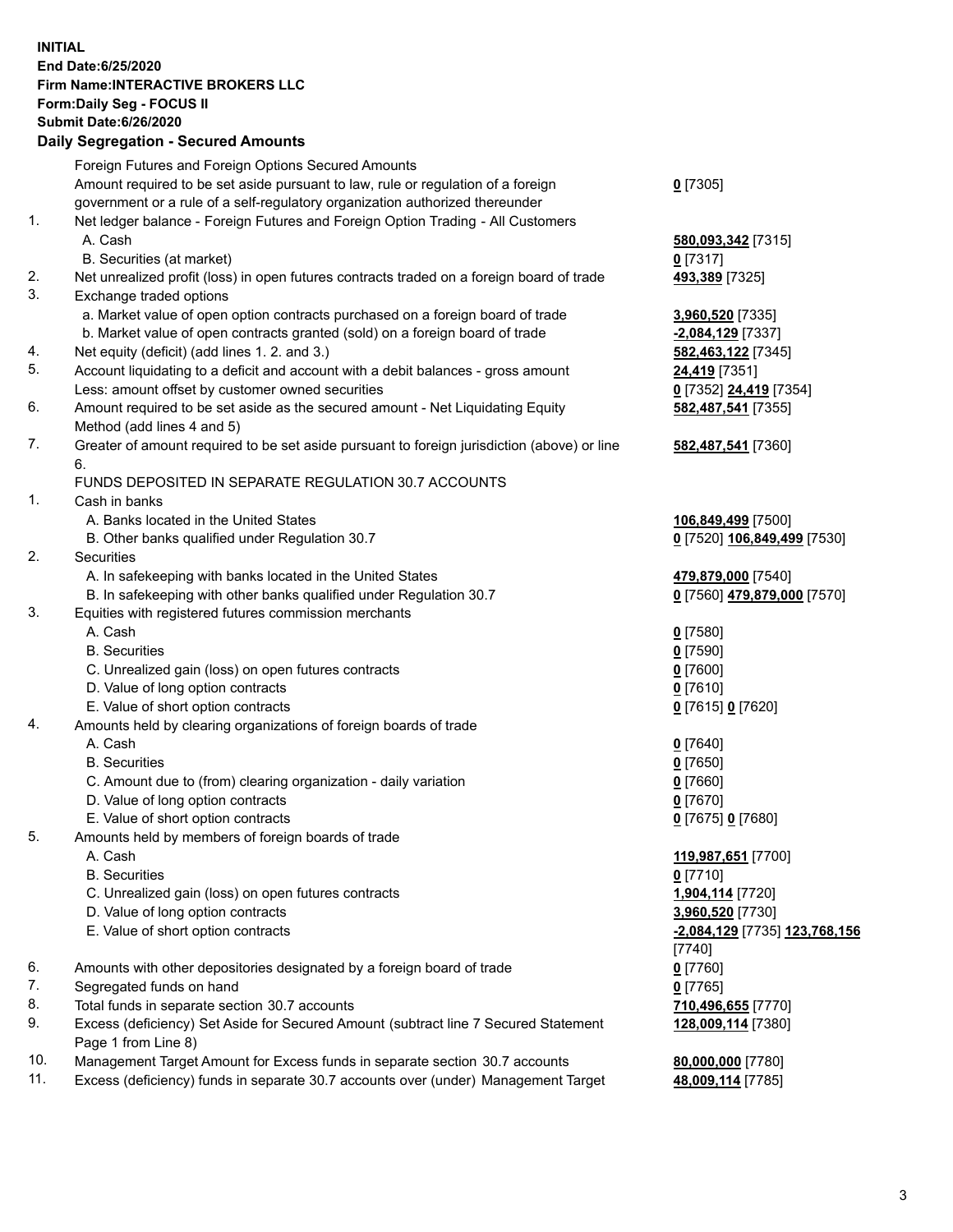**INITIAL End Date:6/25/2020 Firm Name:INTERACTIVE BROKERS LLC Form:Daily Seg - FOCUS II Submit Date:6/26/2020 Daily Segregation - Segregation Statement** SEGREGATION REQUIREMENTS(Section 4d(2) of the CEAct) 1. Net ledger balance A. Cash **5,349,325,695** [7010] B. Securities (at market) **0** [7020] 2. Net unrealized profit (loss) in open futures contracts traded on a contract market **41,442,113** [7030] 3. Exchange traded options A. Add market value of open option contracts purchased on a contract market **258,399,012** [7032] B. Deduct market value of open option contracts granted (sold) on a contract market **-196,815,423** [7033] 4. Net equity (deficit) (add lines 1, 2 and 3) **5,452,351,397** [7040] 5. Accounts liquidating to a deficit and accounts with debit balances - gross amount **6,685,987** [7045] Less: amount offset by customer securities **0** [7047] **6,685,987** [7050] 6. Amount required to be segregated (add lines 4 and 5) **5,459,037,384** [7060] FUNDS IN SEGREGATED ACCOUNTS 7. Deposited in segregated funds bank accounts A. Cash **1,148,515,044** [7070] B. Securities representing investments of customers' funds (at market) **2,590,656,450** [7080] C. Securities held for particular customers or option customers in lieu of cash (at market) **0** [7090] 8. Margins on deposit with derivatives clearing organizations of contract markets A. Cash **6,481,522** [7100] B. Securities representing investments of customers' funds (at market) **1,900,742,102** [7110] C. Securities held for particular customers or option customers in lieu of cash (at market) **0** [7120] 9. Net settlement from (to) derivatives clearing organizations of contract markets **-47,898,764** [7130] 10. Exchange traded options A. Value of open long option contracts **258,194,542** [7132] B. Value of open short option contracts **-196,796,267** [7133] 11. Net equities with other FCMs A. Net liquidating equity **0** [7140] B. Securities representing investments of customers' funds (at market) **0** [7160] C. Securities held for particular customers or option customers in lieu of cash (at market) **0** [7170] 12. Segregated funds on hand **0** [7150] 13. Total amount in segregation (add lines 7 through 12) **5,659,894,629** [7180] 14. Excess (deficiency) funds in segregation (subtract line 6 from line 13) **200,857,245** [7190] 15. Management Target Amount for Excess funds in segregation **155,000,000** [7194] 16. Excess (deficiency) funds in segregation over (under) Management Target Amount **45,857,245** [7198]

Excess